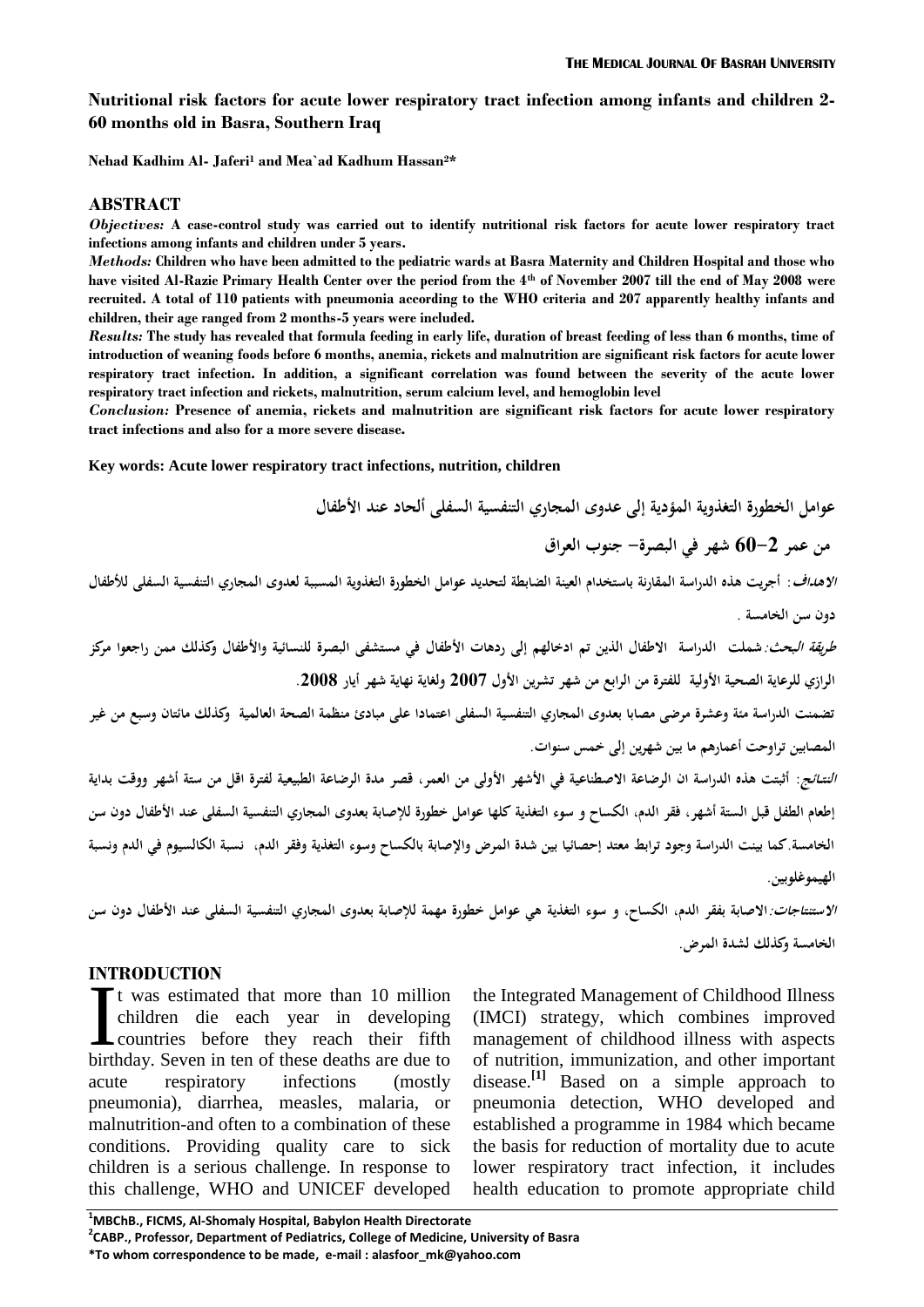care practices (at both the community and family levels) and appropriate acute respiratory infection (ARI) case management within the framework of the primary health care. **[2]** In Iraq, ARI control programme had been adopted since 1990. For success of such a programme, ARI epidemiology is needed to be known to improve methods of management of these illnesses. A recent meta-analysis study has demonstrated that risk factors significantly associated with severe acute lower respiratory tract infection (ALRI) in a consistent manner across studies were: low birth weight, lack of exclusive breastfeeding, crowding - more than 7 persons per household, exposure to indoor air pollution, incomplete immunization, undernutrition– weight-for-age less than 2 standard deviations, and HIV infection. **[3]** Low birth weight (LBW) affects immune competence and increases vulnerability to infectious diseases in later life. Greater peripheral T-cell turnover due to immune activation (elevated C-reactive protein concentrations and bactericidal activity)may have resulted in a greater need for replenishment from the thymus, these eventsmay cause lower immune functional reserve in preschool-age children born with LBW.<sup>[4]</sup> Malnourished children have an impaired immunologic response and consequently more severe infections. Malnutrition impairs host immune responses, including cell-mediated immunity and secretory IgA production. Protein-calorie malnutrition is a major cause of secondary immune deficiency in the world.**[5]** In developing countries, exclusively breast-fed babies are less likely to be exposed to contaminated foods and may have a better nutritional status in the first months of life, which may contribute to the reduction in incidence and the severity of infectious diseases**. [6]** There is a strong positive effect of exclusive breastfeeding in the first months of life on infant survival. It was estimated that 27% of the monthly hospitalizations of lower respiratory tract infection can be prevented by exclusive breastfeeding and 25% by partial breastfeeding.**[7]** Anemia is a significant risk factor for ALRTI. Anemic children were 5.75 times more susceptible to ALRTI compared to the non-anemic children, and it was concluded that prevention of anemia, due to whatever etiology, will reduce the incidence of ALRTI. **[8]**

Lower vitamin D status was associated with early childhood ALRTI.**[9]** Humoral immunodeficiency is known in rickets, mainly in the form of dysgammaglobinemia, poor antibody response, defective opsonization and bacterial killing. **[10]**

# **Justification of the study**

As prevention in the health care of infants, children, and adolescents is the core of pediatrics and many of the risk factors for ALRTI can be corrected including nutritional risk factors, this case- control study was carried out to assess the nutritional risk factors for acute lower respiratory tract infections among less than 5-year-old children in Basrah.

# **SUBJECTS AND METHODS**

A case-control study has been carried out on infants and children, less than 5 years old with ALRTI and healthy children over the period from the  $4<sup>th</sup>$  of November 2007 till the end of May 2008. Pneumonia is defined as the presence of cough with fast breathing of more than 50/min in infants between age group 3- 12months and more than 40/min in children aged 13-60 months. **[11]**A total of 110 patients, their ages ranged from 2-60 months with ALRTI who have been admitted to pediatric wards at Basra Maternity and Children Hospital were recruited in this study. A total of 207 agematched, apparently, healthy infants and children were randomly selected from children visiting the outpatient department of Basra Maternity and Children Hospital and Al-Razie Primary Health Center for vaccination, minor illnesses (other than respiratory diseases) and those accompanying their parents during their visits were included in the study.

## **Exclusion criteria**

Children with previous history of wheezing, congenital heart disease, and patients with chronic underlying illnesses like cerebral palsy. Infants less than 2 months were excluded since the assessment of pneumonia and severe pneumonia is different in the young infant aged 7-59 days.**[2]**

## **Data collection:**

A verbal, informed consent was obtained from one of the parents or other caregiver (for patients and control group) before enrollment in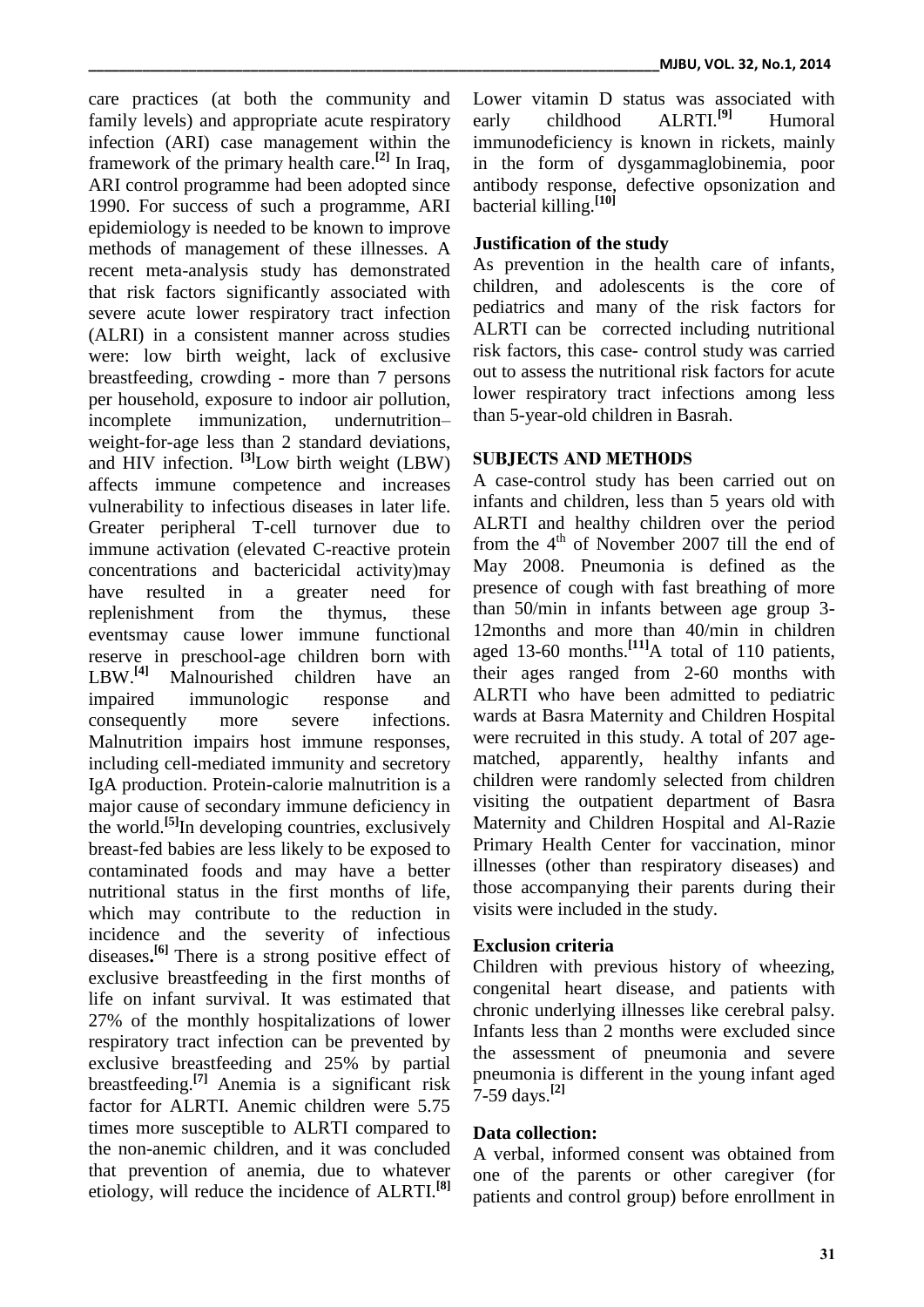the study. A special questionnaire was designed for the purpose of the study. The following information were taken: Name, sex, age (in months), the type of feeding in early life (breast, bottle, mixed), its duration, and age of introduction of weaning foods. A detailed history of relevant symptoms like fever, cough, rapid breathing, refusal of feeds, lethargy, wheezing etc. was taken. Physical examination including anthropometric measurement was undertaken for all children with special emphasis on respiratory rate, chest in drawing, stridor in calm child, wheeze and signs of rickets. Weight for height was calculated according to the CDC/WHO normalized references, the child whose weight for height was less than -2 standard deviation (or 2 Zscores) was considered to be seriously or acutely malnourished. **[12]** In addition, classification of condition according to the WHO criteria (very severe disease, severe pneumonia, pneumonia, no pneumonia or cold) was recorded. **[2]**A wrist X-ray was done for all children (patients and control group) recruited in the study. A sample of 0.5 ml of blood was taken for estimation of hemoglobin, serum calcium, and serum alkaline phosphatase. These tests were done for all patients and 140 children in the control group. For all children, anemia is defined when hemoglobin (Hb) is less than 10.5g/dl**. [13]** Serum calcium (mmol/l) and alkaline phosphatase were estimated by spectrophotometer in the wave length of 610 nm. Normal value for calcium (2.1- 2.6 mmol/ l) and for alkaline phosphatase (14.5-42U/dl)**. [14]**

# **Statistical analysis**

Statistical analysis was done using SPSS program(version 11), data were expressed and comparisons of proportions was performed using chi-square, P-value of  $\langle 0.05 \rangle$  was considered as statistically significant. Logistic regression analysis was also done for the analysis of different potential risk factors, and for each variable the adjusted odd ratio (OR) and 95% confidence interval (CI) were assessed.

# **RESULTS**

The total number children included in the study were (317); 110 children with acute lower respiratory tract infection and (207) children as a control group. The ages of patients with ALRTI range from 2 months to 60 months, with a mean age  $12.31 \pm 2$  months while those of the control group is  $14.71 \pm 1.2$  months, (Table-1). The majority of children in this study were infants 226 (71.3%) with a male: female ratio of 1.7:1 in cases and 2:1 in controls, (Table-1). There is no significant difference between cases and controls concerning age and sex of children.

| <b>Variable</b> | Cases<br>No. $( %)$ | <b>Control</b><br>No. $(\% )$ | P value |  |
|-----------------|---------------------|-------------------------------|---------|--|
| Age (months)    |                     |                               |         |  |
| <12             | 86 (78%)            | 140 (68%)                     |         |  |
| $12 - 35$       | 16 (15%)            | 46 (22%)                      | 0.199   |  |
| 36-60           | (7%)<br>8           | 21 (10%)                      |         |  |
| <b>Sex</b>      |                     |                               |         |  |
| Male            | 69 (63%)            | 139 (67%)                     | 0.157   |  |
| Female          | 41 (37%)            | 68 (33%)                      |         |  |

The nutritional status of infants and children in this study were assessed in both cases and control group, **(Table-2)**. Among nutritional variables, there is a statistically significant higher number of infants and children with ALRTI consuming formula feeding as compared to control group (45% *vs.* 27%), P 0.000. Similarly, early weaning from breast

feeding less than 6 months of age is significantly associated with ALRTI (59% *vs.* 14%),  $P < 0.01$ . In addition, introduction of weaning foods before age of 6 months, presence of anemia, rickets, and malnutrition are significant risk factors for ALRTI, P 0.000**, )Table-2(**.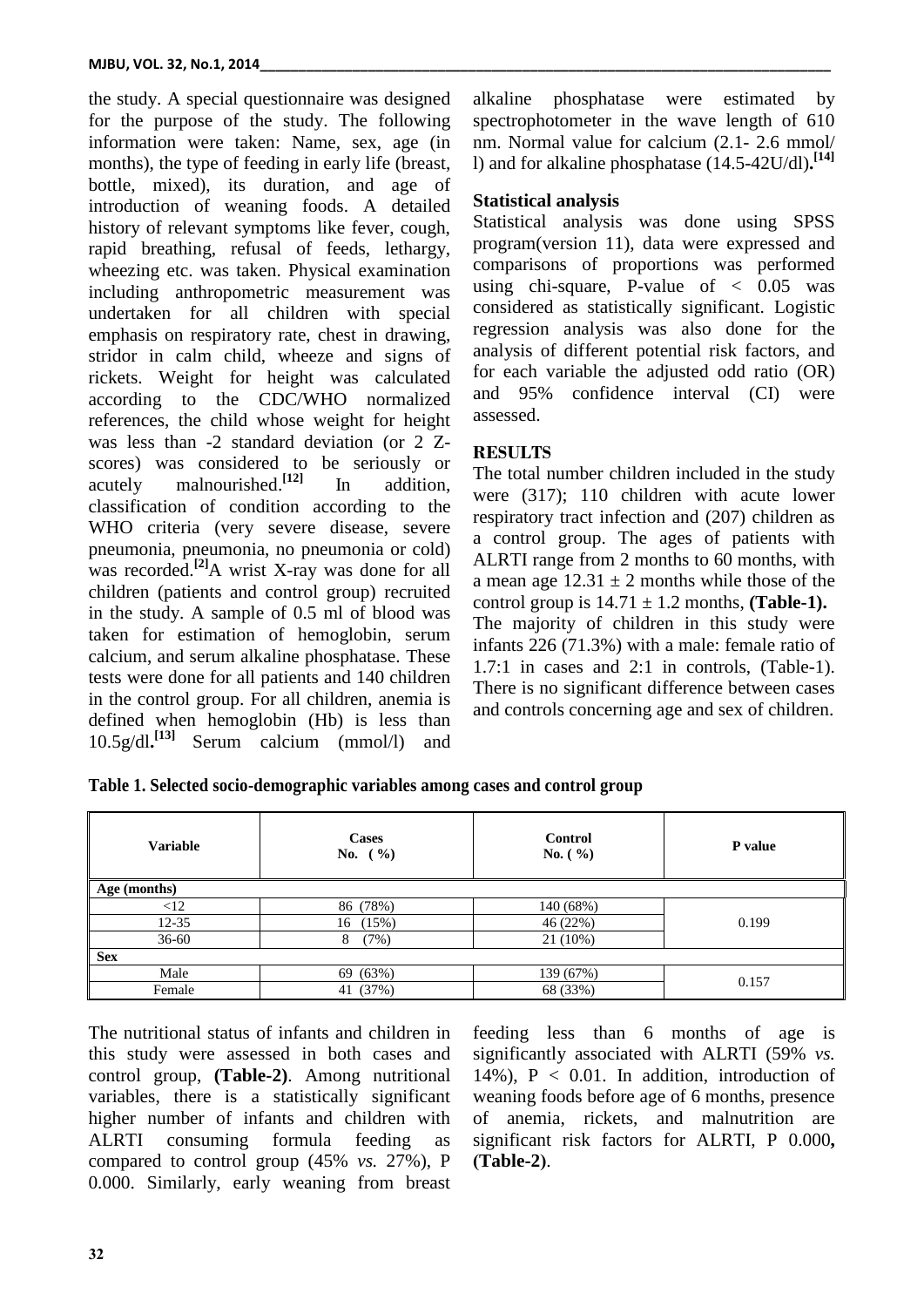| <b>Variable</b>                        | <b>Cases</b><br>Control<br>No. (%)<br>No.(%) | <b>OR</b> | CI 95% |       |         |       |
|----------------------------------------|----------------------------------------------|-----------|--------|-------|---------|-------|
|                                        |                                              |           | Lower  | Upper | P value |       |
| <b>Feeding pattern</b>                 |                                              |           |        |       |         |       |
| <b>Breastfeeding</b>                   | 60(55%)                                      | 152 (73%) | 0.167  | 0.092 | 0.293   | 0.000 |
| Formula feeding                        | 50(45%)                                      | 55 (27%)  |        |       |         |       |
| <b>Duration of breastfeeding</b>       |                                              |           |        |       |         |       |
| $< 6$ months                           | 65(59%)                                      | 29 (14%)  | 0.308  | 0.214 | 0.443   | 0.000 |
| $> 6$ months                           | 45(41%)                                      | 178 (86%) |        |       |         |       |
| Age of introduction of<br>weaning food |                                              |           |        |       |         |       |
| $< 6$ months                           | 32(29%)                                      | 158 (76%) | 0.375  | 0.240 | 0.587   | 0.001 |
| $> 6$ months                           | 20(18%)                                      | 22 (11%)  |        |       |         |       |
| Anemia                                 |                                              |           |        |       |         |       |
| Present                                | 58(53%)                                      | 28 (14%)  | 0.103  | 0.048 | 0.221   | 0.000 |
| Absent                                 | 52(47%)                                      | 179 (86%) |        |       |         |       |
| <b>Rickets</b>                         |                                              |           |        |       |         |       |
| Present                                | 70(64%)                                      | 29 (14%)  | 0.429  | 0.327 | 0.562   | 0.000 |
| Absent                                 | 40(38%)                                      | 178 (86%) |        |       |         |       |
| <b>Malnutrition</b>                    |                                              |           |        |       |         |       |
| Present                                | 54(49%)                                      | 17 (8%)   | 8.55   | 2.312 | 31.246  | 0.000 |
| Absent                                 | 56(51%)                                      | 190 (92%) |        |       |         |       |

**Table 2. Nutritional variables among cases and control groups**

The level of hemoglobin, serum calcium, and alkaline phosphatase in all patients and in control group (140) were measured. Serum calcium level and hemoglobin level were significantly lower in children with ALRTI compared to the control group,  $P < 0.05$  and  $<$ 0.01 respectively, **(Table-3)**.

According to the WHO classification, 96 > (87%) children were with pneumonia and 14(13%) with severe pneumonia. None of patients has been classified as having very severe disease. The association between nutritional risk factors and severity of disease was assessed.

| able 5. Selected nematological and biochemical variables |                      |     |                    |                |                |
|----------------------------------------------------------|----------------------|-----|--------------------|----------------|----------------|
| <b>Variable</b>                                          | Group of<br>children | No. | Mean $\pm$ SD      | <b>T</b> -test | <b>P-value</b> |
| S.Ca                                                     | <b>Cases</b>         | 110 | $2.164 \pm .286$   | 2.499          | 0.045          |
| $\pmod{\Lambda}$                                         | <b>Controls</b>      | 140 | $2.231 + .191$     |                |                |
| S. Alkph                                                 | <b>Cases</b>         | 110 | $18.436 \pm 6.254$ |                |                |
| (U/dl)                                                   | <b>Controls</b>      | 140 | $18.372 \pm 4.923$ | 0.101          | 0.35           |
| <b>Hb</b> $(g/dl)$                                       | <b>Cases</b>         | 110 | $10.174 \pm 1.557$ |                |                |
|                                                          | <b>Controls</b>      | 140 | $11.787 \pm 1.07$  | 10.851         | 0.01           |

**Table 3. Selected hematological and biochemical variables**

**Table-4,** demonstrates that there is a significant association between the severity of the ALRTI and male sex, and rickets,  $P < 0.05$ . In addition, there is a significant association between severity of the disease and age of child, serum

calcium, and hemoglobin level, and malnutrition  $P < 0.05$ . However, severity of malnutrition shows a significant association with the severity of ALRTI.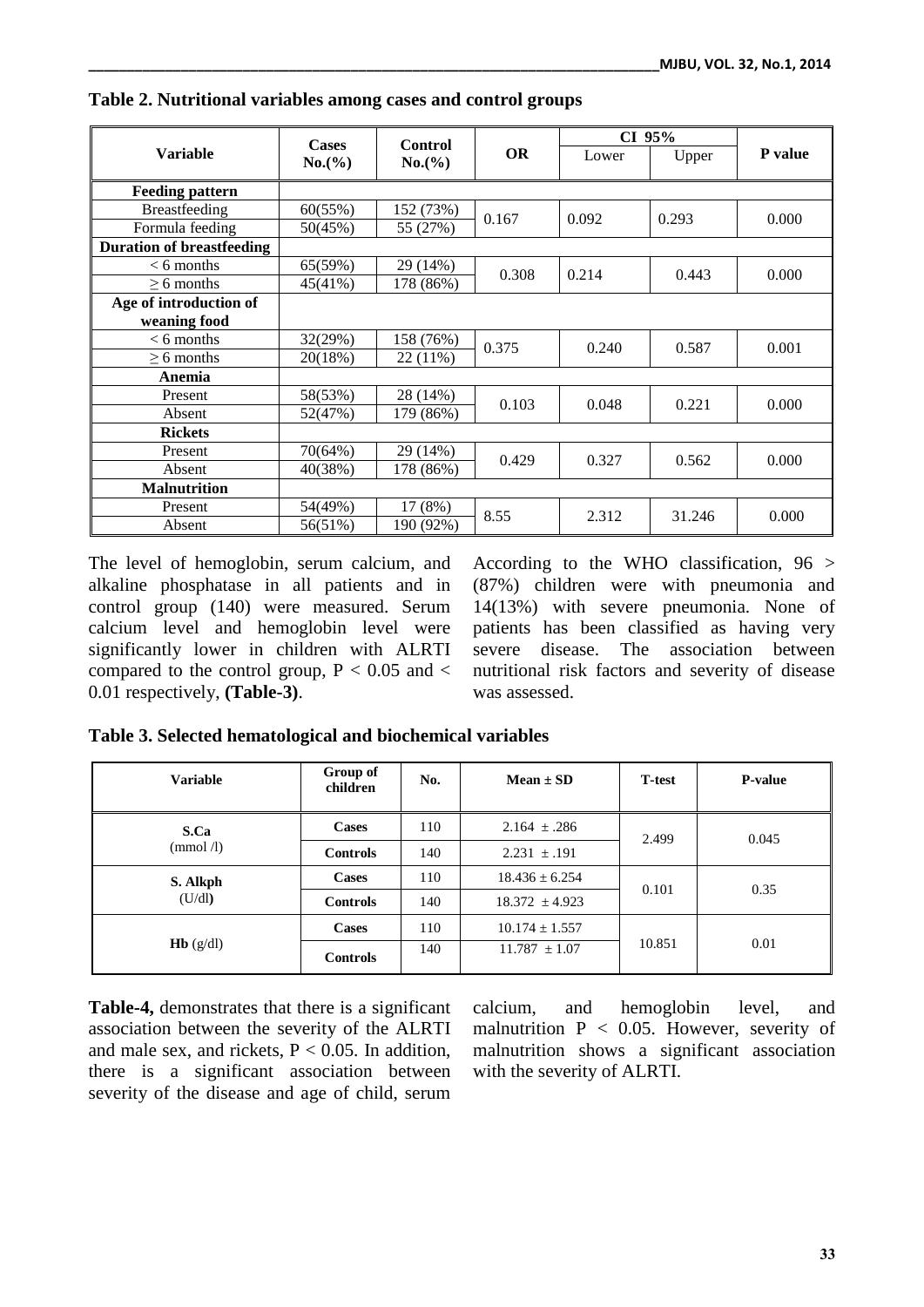| <b>Risk factors</b> | $B^*$   | $SE**$ | <b>P-value</b> |
|---------------------|---------|--------|----------------|
| Male sex            | 23.2    | 8.411  | 0.013          |
| Age                 | $-4.9$  | 8.170  | 0.044          |
| <b>Rickets</b>      | 69.6    | 8.149  | 0.01           |
| S.Ca                | $-6.4$  | 6.129  | 0.41           |
| H <sub>b</sub>      | $-32.1$ | 6.963  | 0.011          |
| <b>Malnutrition</b> | $-32.1$ | 6.963  | 0.011          |

#### **Table 4. Correlation of different modifiable risk factors with the severity of the disease**

**\*B: Regression coefficient**

**\*\*SE: Standard error**

The whole variables included in the study were subjected to logistic regression analysis to know which variables are significantly associated with ALRTI. Independent risk factors associated

with ALRTI were early weaning from breast feeding before 6 months, malnutrition, anemia, low serum calcium level, P< 0.05, (**Table-5)**.

| <b>Variable</b>                          | $R^*$  | $SE**$ | <b>P-value</b> |
|------------------------------------------|--------|--------|----------------|
| <b>Breast feeding less than 6 months</b> | 82.0   | 5.773  | 0.019          |
| <b>Malnutrition</b>                      | 152.4  | 4.535  | 0.022          |
| <b>Hb</b>                                | -46.4  | 9.208  | 0.032          |
| S. Ca                                    | $-60.$ | 6.283  | 0.03           |

**B: Regression coefficient**

**\*\*SE: Standard error**

#### **DISCUSSION**

Acute respiratory infections (ARI) are among the leading causes of childhood mortality. Of more than 10 million children who die annually from preventable diseases, pneumonia is responsible for 18.1%, while in low-income countries this percentage rises to 26%.**[15,16]** and there is increasing evidence that underlying malnutrition is the reason for increasing frequency of respiratory infections. Thus, there is a need for better knowledge of ALRTI burden and risk factors data that requires introduction of interventions without delay. In this study the WHO definition of clinical pneumonia was used to assess the severity of acute respiratory tract infections, a more recent study have reported that the WHO classification of non-severe, severe and very severe pneumonia correlated well with disease severity, but poorly with the probability of definitive or probable bacterial etiology for infection. The category of severe pneumonia presenting with chest in drawing showed high specificity for lower respiratory infection.<sup>[17]</sup> In this study infants  $(2-12 \text{ months})$ were at greatest risk of developing severe pneumonia, the same result was reported by Hassan et al in Basra, [**18]** and Bhat et al in

India. **[19]** Simoes EA reported that age less than 6 months is an independent risk factor for severe ALRTI<sup>[20]</sup> This is probably due to small caliber of airways in young infants that makes them particularly susceptible to severe infection. **[21]** In addition, male sex was also significantly associated with the severity of ALRTI; the same result was obtained in a previous study in Basrah. [**18]** Exclusive breast feeding in the first 6 months is confirmed to be protective against ALRTI in the current study. This is due to the protective and anti-infective properties of the breast feeding, improvement of the nutritional status and the child will be less likely to be exposed to contaminated foods. This in agreement with results of other studies done by ParicioTalayeroet al in Spain**[6] ,** Quigley et al in UK**[7] ,** and Hassan et al in Basra. **[18]** At the same time the study has revealed that formula feeding was a significant risk factor for ALRTI, similar results were obtained by Savitha et al in India**[10]** , and Duijts et al in Netherlands. **[22]** Thus, promotion of breast feeding is one of the important strategies integral to the WHO programme for the control of ARI. Age of introduction of weaning food before six months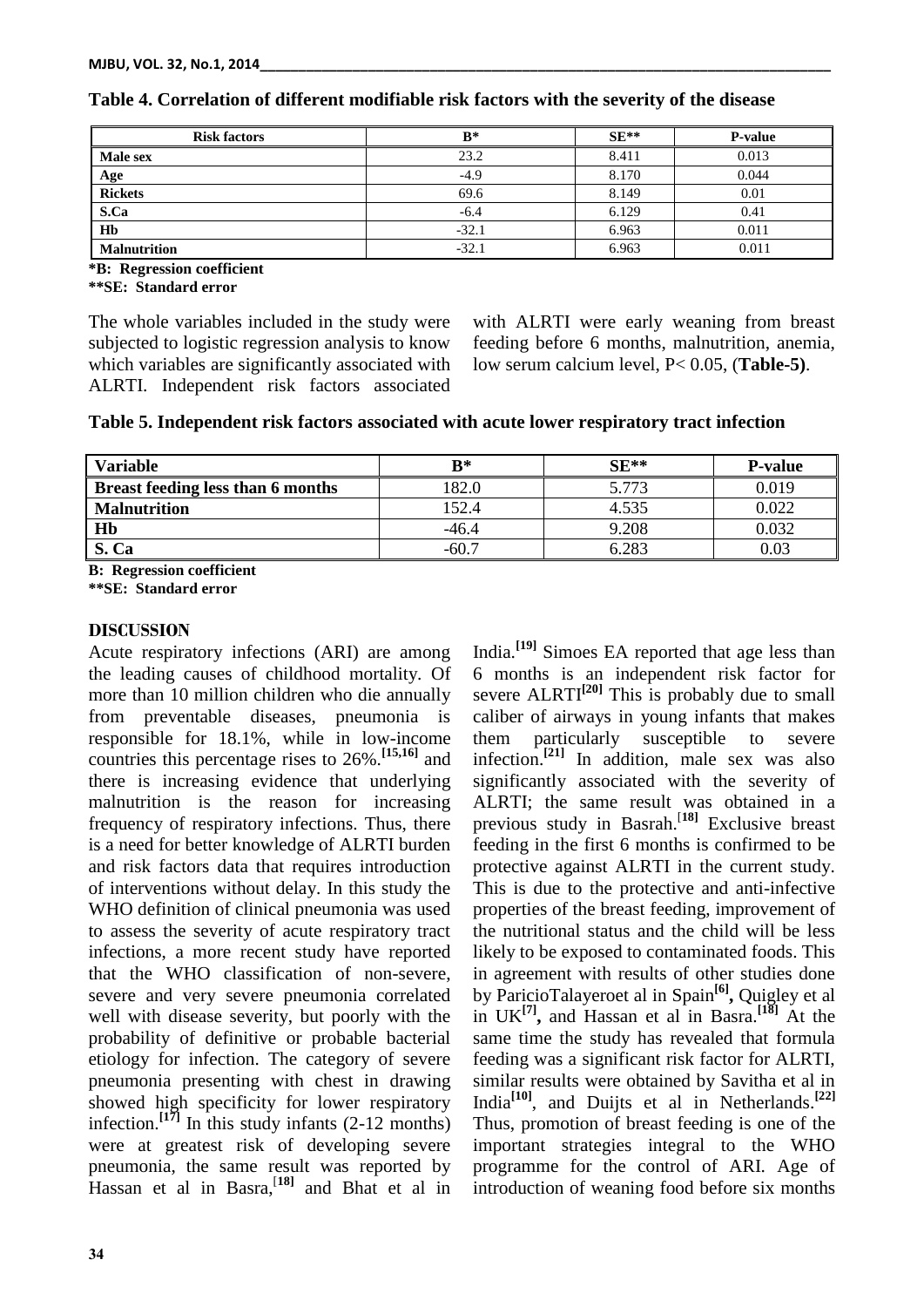of age was a significant<sup>[10]</sup>, as early introduction of weaning foods is associated with interruption of breast feeding. This study has confirmed that anemic children, whatever the etiology, are more prone for ALRTI and increased severity of disease as compared to non- anemic children. Similar results were obtained by Hassan et al in Basra**[18]** , Savitha, et al in India**[10]** and Ramakrishnan, et al in **[8]** Hemoglobinfacilitates O2 and CO2 transport, carries and inactivates nitric oxide (NO), and plays the role of buffer. Hemoglobin in the blood is mainly responsible for stabilizing the oxygen pressure in the tissues. Quantitative and/or qualitative reduction in hemoglobin, may adversely affect the normal function. **[8]** Presence of rickets is a significant risk factor for ALRTI and increased severity in the present study. In addition, children with low serum calcium present with more severe respiratory illness. Similar results were reported by other studies by Savitha et al in India,<sup>[10]</sup> and Najada et al.<sup>[23]</sup> Oduwole et al have reported that Vitamin D insufficiency, and deficiency, may play an important role in the immune and hemopoetic system and therefore affect the response of a child to infections especially pneumonia. In addition, hypocalcaemia was more frequent among subjects with low of vitamin D compared with those who had normal levels.**[24]** Efforts to prevent vitamin D deficiency or calcium supplementation may result in significant reductions in morbidity and mortality from pneumonia in the children. **[10]** Malnutrition is significantly associated with increased severity of ALRTI disease similar results were obtained by other studies. **[10,18]** Overall malnutrition is associated with a two to three fold increase in mortality from ALRTI, and improvements in the quality of complementary foods may reduce the risk of ALRTI incidence or mortality. **[25]** It is well known that malnourished children have multiple immune system abnormalities, including lymphoid organ atrophy, profound T-cell deficiency, altered ratios of T-cell subsets, and decreased natural killer (NK) cell activity and cytokine production. In addition, malnutrition decreases T-cell function, cytokine production and the ability of lymphocytes to respond appropriately to cytokines.**[5]**

# **CONCLUSIONS**

From this study it can be concluded that formula feeding, early weaning from breast feeding before 6 months and administration of weaning food before the age of 6 months are significantly associated with ALRTI. Presence of anemia, rickets and malnutrition are significant risk factors for ALRTI and also for a more severe disease.

## **ACKNOWLEDGMENTS**

We would like to thank Dr. Assad Yehia, Professor of animal breeding, College of Agriculture for his great help in statistical analysis of data.

# **Conflicts of Interest:** None

## **REFERENCES**

- **1. World Health Organization.Integrated management of childhood diseases (IMCI) Handbook.WHO office, Geneva 2005.**
- **2. WHO/ ARI. Program of control of acute respiratory infections. Interim program report, 1991; 1-6.**
- **3. Jackson S, Mathews KH, Pulanić D, Falconer R, Rudan I, Campbell H, et al. Risk factors for severe acute lower respiratory infections in children – a systematic review and metaanalysis. Croat Med J. 2013; 54:110-121.**
- **4. Raqib R, Alam DS, Sarker P, Ahmad SM, Yunus GAM, Moore S, et al. Low birth weight is associated with altered immune function in rural Bangladeshi children: a birth cohort study. Am J Clin Nutr 2007;85(3): 845-852.**
- **5. Rodríguez L, Cervantes E, Ortiz R. Malnutrition and Gastrointestinal and Respiratory Infections in Children: A Public Health Problem. Int. J. Environ. Res. Public Health 2011; 8: 1174-1205.**
- **6. [ParicioTalayero JM,](http://www.ncbi.nlm.nih.gov/pubmed?term=%22Paricio%20Talayero%20JM%22%5BAuthor%5D) [Lizán-García M,](http://www.ncbi.nlm.nih.gov/pubmed?term=%22Liz%C3%A1n-Garc%C3%ADa%20M%22%5BAuthor%5D) [Otero](http://www.ncbi.nlm.nih.gov/pubmed?term=%22Otero%20Puime%20A%22%5BAuthor%5D)  [Puime A,](http://www.ncbi.nlm.nih.gov/pubmed?term=%22Otero%20Puime%20A%22%5BAuthor%5D) [BenllochMuncharaz MJ,](http://www.ncbi.nlm.nih.gov/pubmed?term=%22Benlloch%20Muncharaz%20MJ%22%5BAuthor%5D) [Beseler Soto](http://www.ncbi.nlm.nih.gov/pubmed?term=%22Beseler%20Soto%20B%22%5BAuthor%5D)  [B,](http://www.ncbi.nlm.nih.gov/pubmed?term=%22Beseler%20Soto%20B%22%5BAuthor%5D) [Sánchez-Palomares M,e](http://www.ncbi.nlm.nih.gov/pubmed?term=%22S%C3%A1nchez-Palomares%20M%22%5BAuthor%5D)t al. Full breastfeeding and hospitalization as a result of infections in the first year of life. Pediatrics 2006, 118(1): 92-99.**
- **7. [Quigley MA,](http://www.ncbi.nlm.nih.gov/pubmed?term=%22Quigley%20MA%22%5BAuthor%5D) [Kelly YJ,](http://www.ncbi.nlm.nih.gov/pubmed?term=%22Kelly%20YJ%22%5BAuthor%5D) [Sacker A.](http://www.ncbi.nlm.nih.gov/pubmed?term=%22Sacker%20A%22%5BAuthor%5D) Breastfeeding and hospitalization for diarrheal and respiratory infection in the United Kingdom Millennium Cohort Study. Pediatrics 2007; 119(4):837-842.**
- **8. Ramakrishnan K, Harish PS. Hemoglobin level as a risk factor for lower respiratory tract infection. Indian Journal of Pediatrics 2006; 73(10):881-883.**
- **9. Roth DE, Shah R, Black RE, Baqui AH.Vitamin D status and acute lower respiratory infection**